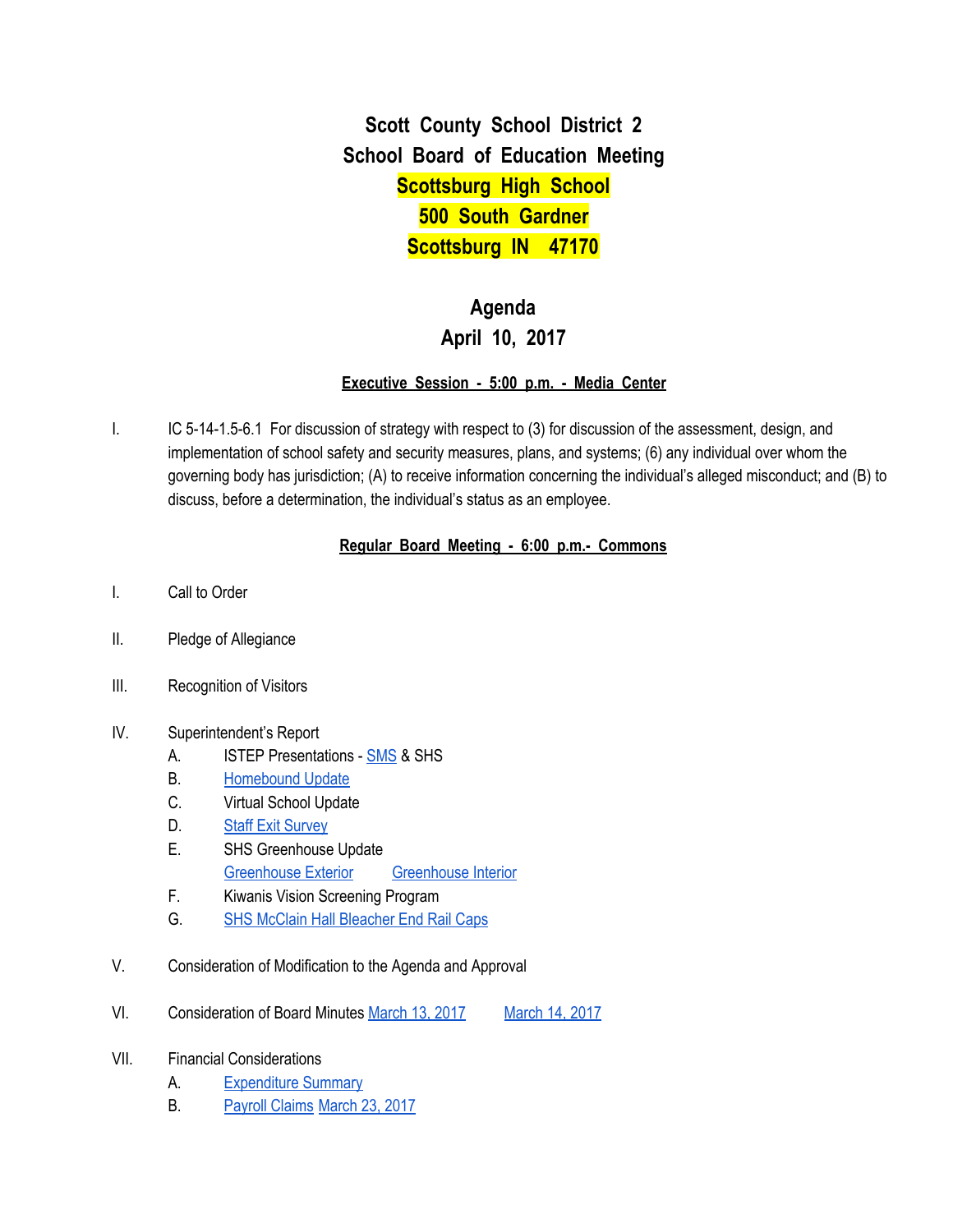- C. Regular Claims
	- 1. [March](https://drive.google.com/file/d/0BxXvxnGh3EX1RmVHVk96SFQzcXFYOElfNnVUblNsVVRDQmU0/view) 1-9, 2017
	- 2. March [10-17,](https://drive.google.com/file/d/0BxXvxnGh3EX1Vnl6MXVZQkdhUW8tdmVIZGpoSS1mT19jZHpJ/view) 2017
	- 3. March [20-31,](https://drive.google.com/file/d/0BxXvxnGh3EX1M1N3VDc5N2tCeE1vWW1WaUZ2QmNMTVltcXpB/view) 2017
- D. Monthly [Financial](https://drive.google.com/file/d/0BxXvxnGh3EX1QTA1dmtoZzhldm9JU21FUVN5ajl5YWpRN1FJ/view) Report
- E. **Bank [Reconciliation](https://drive.google.com/file/d/0BxXvxnGh3EX1NGtlQzVleVRiT2ltclhVaEhIRi02MFNMaldN/view) Summary**
- F. Permission to Pay
	- 1. Cottongim Enterprises Application 2 [Greenhouse](https://drive.google.com/file/d/0BxXvxnGh3EX1X3NKOWZ3YVg5bzdBMVFKY3IyUUt5SDJrS25J/view) \$71,240.65
	- 2. Lancer & [Beebee,](https://drive.google.com/file/d/0BxXvxnGh3EX1Y21oYnFsaHN3ZnFGZm1EQkJURW1yQWRNVmQ0/view) LLC \$12,414.48
- G. Permission to Accept/Award Quotes
	- 1. JES Cafegymatorium Floor
		- a. Jack [Laurie](https://drive.google.com/file/d/0BxXvxnGh3EX1RmswU0h4RUQyNWdIWk96UkZqZXp2UzY2OFRN/view) Group \$73,500
		- b. Modern [Surfaces](https://drive.google.com/file/d/0BxXvxnGh3EX1WGIxdU5iVTE1ZVJTTE84TUc2cmJhTk1hdFNV/view) LLC \$129,733.27
		- c. [Engineered](https://drive.google.com/file/d/0BxXvxnGh3EX1M1VvbS1MdUNqOE1ISFBLdTBPQkVaR3F0UGxB/view) Flooring \$81,500
	- 2. HVAC for Old Cafeteria
		- a. Miller [Heating](https://drive.google.com/file/d/0BxXvxnGh3EX1V2ptM3pFZnI5TjVmWEFZa0FSZnhhWW94X0h3/view) & Cooling \$49,296.15
		- b. [Dunlap,](https://drive.google.com/file/d/0BxXvxnGh3EX1SDg4ZmdxS2REdXI4TFpQX3BoSy1zZkRtT3VV/view) Inc. \$75,370.40
		- c. Steinhart Heating & Air No Quote
	- 3. SMS Athletic Building Renovation
		- a. Cottongim [Enterprises,](https://drive.google.com/file/d/0BxXvxnGh3EX1R1BrU1R5OTF5aDR6U3VvY3NVaFZvd1lTb2tF/view) Inc.- \$89,700
		- b. BB Design Build (Terry [Lancer\)](https://drive.google.com/file/d/0BxXvxnGh3EX1dmhTMmVNNXpOcGNpYWw3NFRVUTdPampxcms0/view) \$142,000
		- c. Latco No Quote
		- d. LKS Rose No Quote
	- 4. SMS Office Carpet
		- a. Rick & [Jeff's](https://drive.google.com/file/d/0BxXvxnGh3EX1cldIa05GRlhaZXprdEpBd1UxUnZxd2oxSjBJ/view) \$10,968.50
		- b. Ace [Carpet](https://drive.google.com/file/d/0BxXvxnGh3EX1NFVXbDJNYXo0ODZ2cm5jZEpsYnFIb0gtSFlR/view) \$15,533.24
		- c. Carpet One No Quote
	- 5. Special Education Office Carpet
		- a. Rick & [Jeff's](https://drive.google.com/file/d/0BxXvxnGh3EX1clU5OUFTbEdsZy1jWTFPckdvSmk1dkI3MjlZ/view) \$6,894.85
		- b. Ace [Carpet](https://drive.google.com/file/d/0BxXvxnGh3EX1cWFXeHR5QUFXd3dhUjI1czRrSFBmMnRUWlQ0/view) \$5,729.36
		- c. Carpet One No Quote
	- 6. SMS Office Painting
		- a. [Carter](https://drive.google.com/file/d/0BxXvxnGh3EX1elFUdjFNX01JWk4weFpPOTUzaHBPcGc5ak9r/view) & Mac's \$7,020
		- b. Hicks [Painting](https://drive.google.com/file/d/0BxXvxnGh3EX1TEhrZFFjU01IS2t2VVpueWdzS2ZwQm5aNTE0/view) \$7,800
		- c. [Melvin](https://drive.google.com/file/d/0BxXvxnGh3EX1bERINmRUWjBadDRnc0dXdEpKQVhhcnZmTmsw/view) Smith \$4,510
	- 7. Special Education Office HVAC
		- a. Miller's [Heating](https://drive.google.com/file/d/0BxXvxnGh3EX1SjU1ZTNTUEU2NklMRnU3S1ZfWmJqMVFPMXdV/view) & Cooling \$6,957
		- b. [Dunlap,](https://drive.google.com/file/d/0BxXvxnGh3EX1QldCN0JaWWdadWN1U3FRMTA1Skh5NGZWWE9j/view) Inc. \$12,553.33
		- c. Steinhart Heating & Air No Quote
- H. Rainy Day Transfer [Resolution](https://drive.google.com/file/d/0BxXvxnGh3EX1QmxDeUZLSDBrRU02aVN6Y0JmYVJIZGhQYURz/view) and Policy
- I. CAPE 2017-18 Proposal- \$5,000
- J. Permission to Form SHS Unified Track Team
- K. Consideration of Maintenance Vehicle Replacement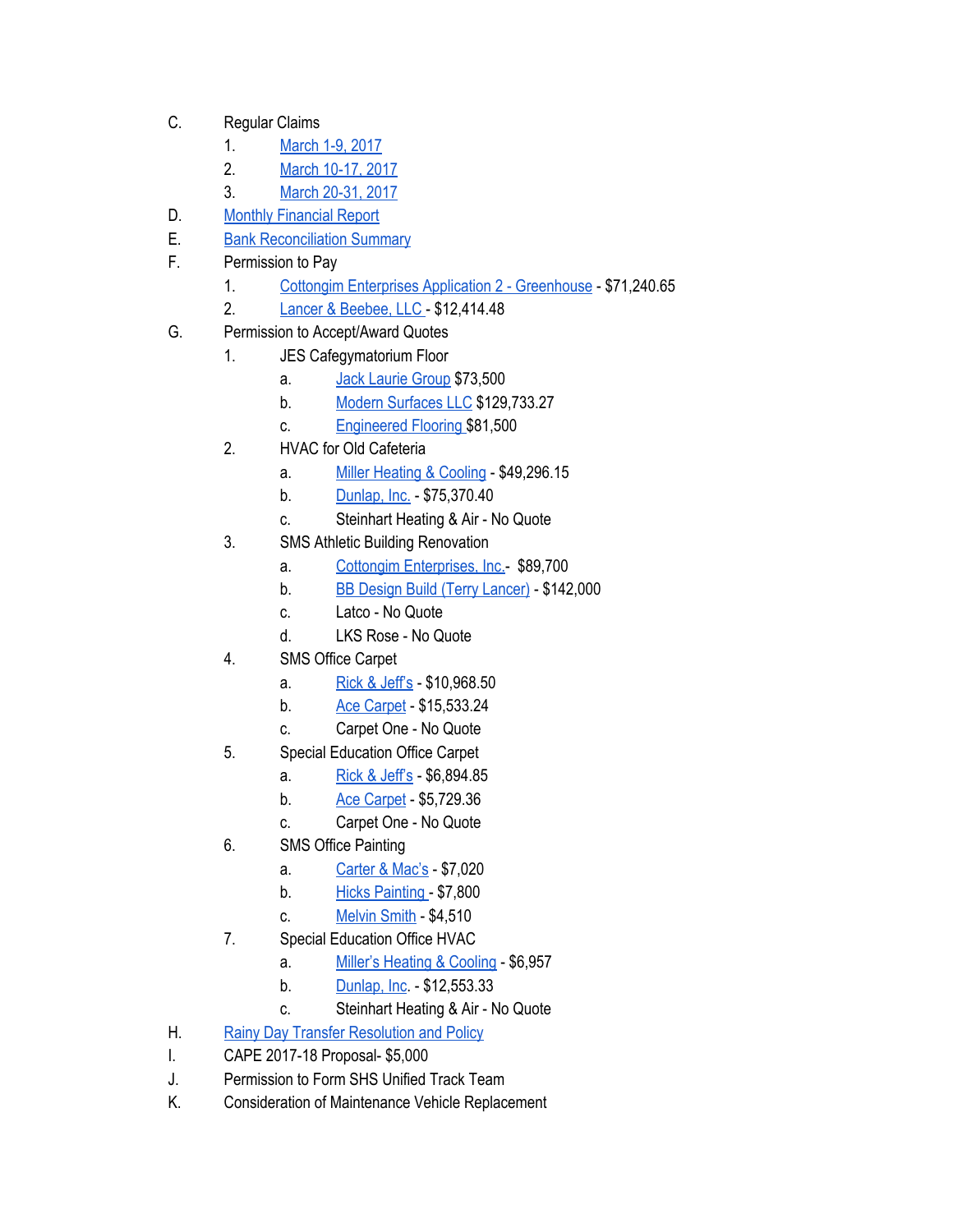## VIII. Operations

- A. Personnel Recommendations
	- 1. Resignation(s)
		- a. Silas Hall SMS 7th Grade Boys' [Basketball](https://drive.google.com/file/d/0BxXvxnGh3EX1X1VLaHdBMG13VEtVbUVjaEhMREJXejZoYlM0/view) Coach
		- b. Jason Hahn SMS [Assistant](https://drive.google.com/file/d/0BxXvxnGh3EX1WEpzRWlaM2ZxN3N3NnZCSjFyWnJUU21KZEpj/view) Baseball Coach
	- 2. Support Staff Recommendation(s)
		- a. Joyce LaMaster JES 5.5 Hour [Custodian](https://drive.google.com/file/d/0BxXvxnGh3EX1MGhOMEUtajRMYlJrMjg2UlF0MFk1QjdramVZ/view)
	- 3. ECA Recommendation(s)
		- a. Brent Jameson SHS Summer Boys' [Basketball](https://drive.google.com/file/d/0BxXvxnGh3EX1SXhLWElFMFYtb1ZNOFlOeEJpb0RhRElmd2pn/view) Stipend
		- b. Donna Cheatham SHS Summer Girls' [Basketball](https://drive.google.com/file/d/0BxXvxnGh3EX1VzVHbEk1TkFFOWZEYXF0N2VDdkhlelppeHhZ/view) Stipend
		- c. D.J. Zipp SHS Summer [Volleyball](https://drive.google.com/file/d/0BxXvxnGh3EX1SjRrMjVBZjRVbXMzT1YxWW5Mc05RemFnYVVn/view) Stipend
		- d. Tony [Stidham](https://drive.google.com/file/d/0BxXvxnGh3EX1bTRXWEVER0lKWlJZbmw4em02RWx4ZFlrR1Rn/view) SHS Boys' Cross Country Coach
		- e. Bobby Ashley SHS Girls' Cross [Country](https://drive.google.com/file/d/0BxXvxnGh3EX1OVljQlQ2NVhPQ2hwYXE3NE1NSFFQN3RDRlRZ/view) Coach
		- f. Tyler [Jackson](https://drive.google.com/file/d/0BxXvxnGh3EX1c2VqaVA3SVJ0TkRLcUNlNkVPOWM2SS0zSnJV/view) SHS Boys' Tennis Coach
		- g. D.J. Zipp SHS Varsity [Volleyball](https://drive.google.com/file/d/0BxXvxnGh3EX1WEVuY0l3TEtXT2p1d0M0NGJka2hLZWlOZjZN/view) Coach
	- 4. Transfer Request(s)
		- a. Joann Miller from SES 5.75 Hour Safe [Room](https://drive.google.com/file/d/0BxXvxnGh3EX1Y0txYWQyV09sUmkxZDJyNkh2ZFBwa0NadGhJ/view) Aide to 4 Hour Duty Aide
		- b. Shelby Boley from SMS 6th Grade Lang. Arts to SMS 8th Grade Lang. Arts Teacher
	- 5. Field Trip Request(s)
		- a. SHS Spanish 4 Class Churchill Downs, [Louisville,](https://drive.google.com/file/d/0BxXvxnGh3EX1OU8yc1VEQlZOc0JIcFo3U0FWZUoxaTRoaF93/view) KY, May 16, 2017
		- b. LES 2nd Grade Belle of [Louisville,](https://drive.google.com/file/d/0BxXvxnGh3EX1NE4yOUlBdmFGS1ZPd0JxRW9KQkF1X01HZ3Mw/view) Louisville, KY, May 9, 2017
		- c. Elementary Robotics Teams Robotics World [Championships,](https://drive.google.com/file/d/0BxXvxnGh3EX1a2ZmdjAyZW5uVjJ4bVZtQkJHREJKc0ZqbUFR/view) Louisville, KY, Apr. 24
		- d. SMS Ignite Louisville Slugger Field [Louisville,](https://drive.google.com/file/d/0BxXvxnGh3EX1Y1FLN1EwRXRycTdwbkpzUmRkM2lrbnZPZXBN/view) KY, May 10
	- 6. Professional Leave Request(s)
		- a. [Heather](https://drive.google.com/file/d/0BxXvxnGh3EX1b0VSU0JCZENFYzVoSXhWNzdxNjhrSGpoTFNr/view) Crites & Karen [Anderson](https://drive.google.com/file/d/0BxXvxnGh3EX1QzRCNnVFR0EtQ202M3p3QlVtMFNoZHJhS3JJ/view) NASN Conference, San Diego, CA, June 28- July 3
		- b. [Roxanne](https://drive.google.com/file/d/0BxXvxnGh3EX1SzNEdW1VQ1NtT2xpTnREUXJhWU5seXRYY05v/view) Sutton Medical Leave (March 6 May 8, 2017)
		- c. Wendy [McIntosh,](https://drive.google.com/file/d/0BxXvxnGh3EX1MHlvY0VObDNBNGh3dzVJakNaZUtORC1hdnhr/view) Lisa [Spencer,](https://drive.google.com/file/d/0BxXvxnGh3EX1OHp2blpZSnFqbklkSWlYY25TWW1sR0hsV040/view) Liz [Wimp,](https://drive.google.com/file/d/0BxXvxnGh3EX1X3NKOWZ3YVg5bzdBMVFKY3IyUUt5SDJrS25J/view) Connie [Renschler,](https://drive.google.com/file/d/0BxXvxnGh3EX1cjZXaVFzUEhKUVE3Z21abGZGd29HOE1XQXZr/view) Heather [McCoskey,](https://drive.google.com/file/d/0BxXvxnGh3EX1a0V5cDh5bjBubk94SGVVX0Ffa2VVNC1ncFN3/view) Kala [Cudjoe](https://drive.google.com/file/d/0BxXvxnGh3EX1Wm1Bb3lPUC1rUnF6SVhhaTZqaUhqNzFudE1R/view) and Amy [Hubbard](https://drive.google.com/file/d/0BxXvxnGh3EX1SzNPcnkzcE9WUFRsNjE3RjI0enpnUHF5N1o4/view)- Orton-Gillingham Training, Covington, KY, May 1-5
	- 7. [Permission](https://docs.google.com/document/d/1xnvH04m9Bo7xR3dkk6fcFrBjxh2NUpIp3le_R8W3MZY/edit) to Post
		- a. SHS Volunteer Unified Track Head Coach
		- b. SMS 7th Grade Boys' Basketball Coach
		- c. SMS Assistant Baseball Coach
		- d. SHS Summer School Ceramic Teacher (3 Hrs/day 12 day summer school)
		- e. SES 5.75 Hour Safe Room Duty Aide
		- f. SES 4 Hours/5 Days per Week Special Education ED Room Aide (through end of school year)
		- g. SMS 6th Grade Language Arts Teacher (Beginning 2017-18)

IX. [Permission](https://drive.google.com/file/d/0BxXvxnGh3EX1LVlSZ1VmZDNNc2ptcDY0UkZIbnFDMlFwRjFr/view) to Waive Rental Fees for SHS Alumni Banquet

- X. Curriculum, Instruction & Grants
	- A. Permission to Apply
		- 1. 2017 Fuel Up to Play 60 School Nutrition [Equipment](https://drive.google.com/file/d/0BxXvxnGh3EX1TW9DbTc5X0JQOTkzWnNRX3ltbVRoOW4xWTlV/view) Grants